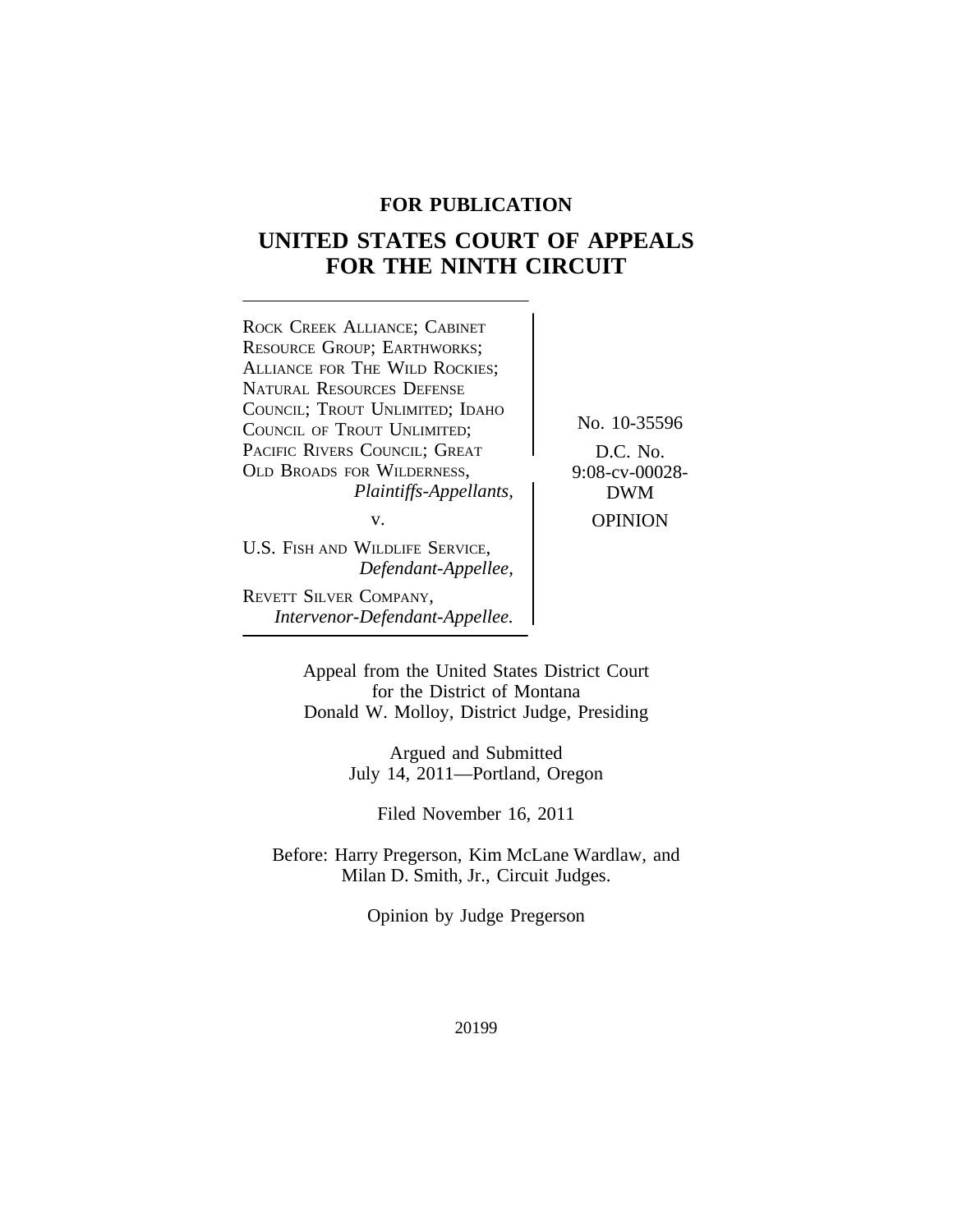## **COUNSEL**

Douglas L. Honnold, Earthjustice, Bozeman, Montana; Timothy J. Preso (argued), Earthjustice, Bozeman, Montana; Todd D. True, Earthjustice, Bozeman, Montana; Stephen D. Mashuda, Earthjustice, Bozeman, Montana, for the plaintiffsappellants.

Ignacio S. Moreno, Assistant Attorney General, Washington, D.C.; Andrew C. Mergen, Washington, D.C.; Robert H. Oakley (argued), Washington, D.C., for the defendant-appellee.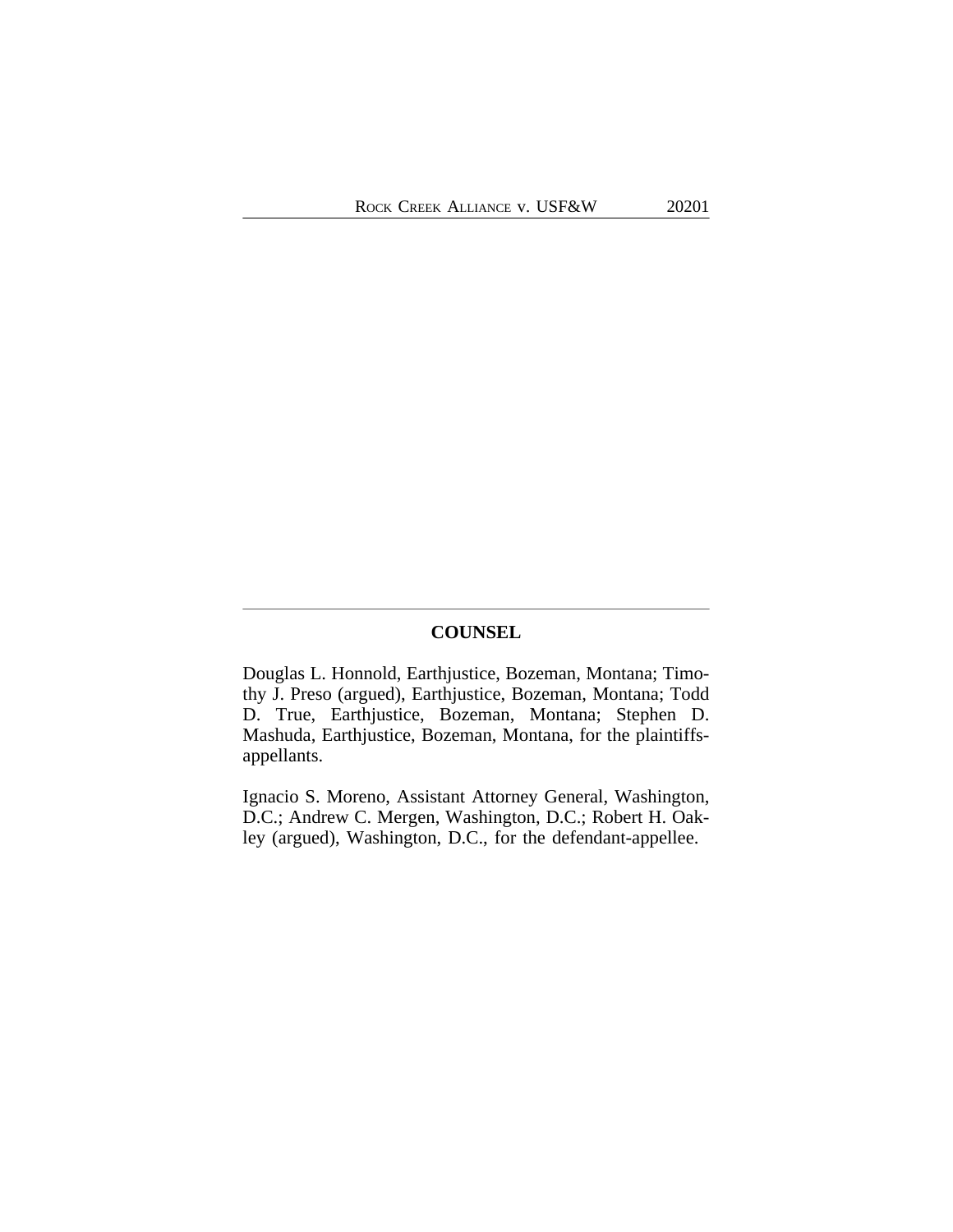Alan L. Joscelyn and KD Feeback, Gough, Shanahan, Johnson & Waterman, PPLP, Helena, Montana; Robert Tuchman (argued) and Charlotte L. Neitzel, Holme, Roberts & Owen LLP, Denver, Colorado, for the intervenor-defendantappellee.

#### **OPINION**

PREGERSON, Circuit Judge:

Plaintiff-Appellant Rock Creek Alliance appeals the district court's grant of summary judgment in favor of Defendant-Appellee the U.S. Fish and Wildlife Service and Intervenor-Defendant-Appellee Revett Silver Company in an action brought pursuant to Section 7 of the Endangered Species Act, which requires federal agencies to consult with the Fish and Wildlife Service before undertaking any action "authorized, funded, or carried out" by the agency that might "jeopardize the continued existence of any endangered species or threatened species or result in the destruction or adverse modification of habitat" used by any endangered or threatened species. 16 U.S.C. § 1536(a)(2). We have jurisdiction under 28 U.S.C. § 1291, and we affirm the district court's well-reasoned opin $ion<sup>1</sup>$ 

**<sup>1</sup>**The district court consolidated the instant case—Rock Creek Alliance's case against the Fish and Wildlife Service (D.C. No. 9:08-cv-00028- DWM)—with a separate case brought by Rock Creek Alliance against the U.S. Forest Service (D.C. No. 9:05-cv-00107-DWM). The district court filed a single opinion resolving both cases on cross-motions for summary judgment. *See Rock Creek Alliance v. U.S. Forest Serv.,* 703 F. Supp. 2d 1152 (D. Mont. 2010).

In the case against the Forest Service (D.C. No. 9:05-cv-00107-DWM), the district court granted summary judgment to the Forest Service and Revett Silver Company on some claims and Rock Creek Alliance on other claims. The result of this ruling was to set aside the Forest Service's Record of Decision and Final Environmental Impact Statement, and to remand the matter to the Forest Service for further action.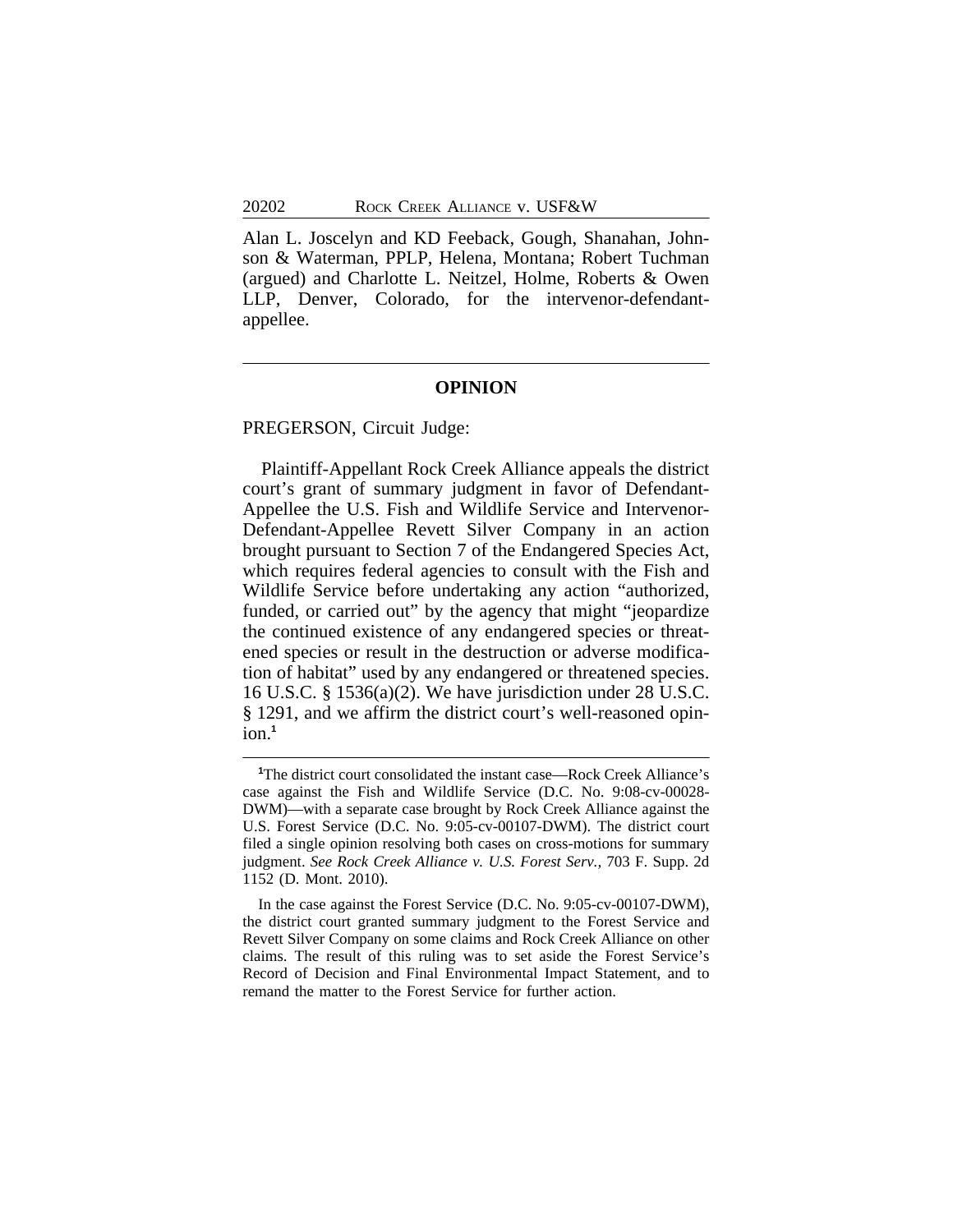#### *BACKGROUND*

Revett Silver Company proposes to build and operate a copper and silver mine in northwest Montana, part of which will be on land managed by the U.S. Forest Service. Because the mine may impact two species listed as threatened under the Endangered Species Act—the bull trout and the grizzly bear—the Forest Service was required to engage in formal consultations with the Fish and Wildlife Service before approving the mine. 16 U.S.C.  $\S$  1536(a)(1). As a part of those consultations, the Fish and Wildlife Service issued two biological opinions that concluded that the mine would result in "no adverse modification" to critical bull trout habitat and would result in "no jeopardy" to the local grizzly bear population.**<sup>2</sup>**

In the district court, Rock Creek Alliance challenged the biological opinions, arguing that the Fish and Wildlife Service's conclusions were arbitrary, capricious, and violated the Endangered Species Act. The district court disagreed, and granted summary judgment in favor of the Fish and Wildlife Service and Revett Silver Company. Rock Creek Alliance then appealed, arguing that: (1) the Fish and Wildlife Service improperly relied on large-scale analysis in evaluating the mine's impact on bull trout; (2) the Fish and Wildlife Service did not adequately address the mine's impact on bull trout recovery; (3) the methodology for calculating grizzly bear

The two cases were subsequently severed by the district court so that Rock Creek Alliance could separately appeal the decision in its case against the Fish and Wildlife Service. Accordingly, the only claims before us are those asserted by Rock Creek Alliance against the Fish and Wildlife Service in D.C. No. 9:08-cv-00028-DWM, and our opinion affirms only the portions of the district court's opinion relating to that case.

**<sup>2</sup>**The Fish and Wildlife Service also concluded that the mine would result in "no jeopardy" to the bull trout. Rock Creek Alliance, however, does not challenge that finding on appeal.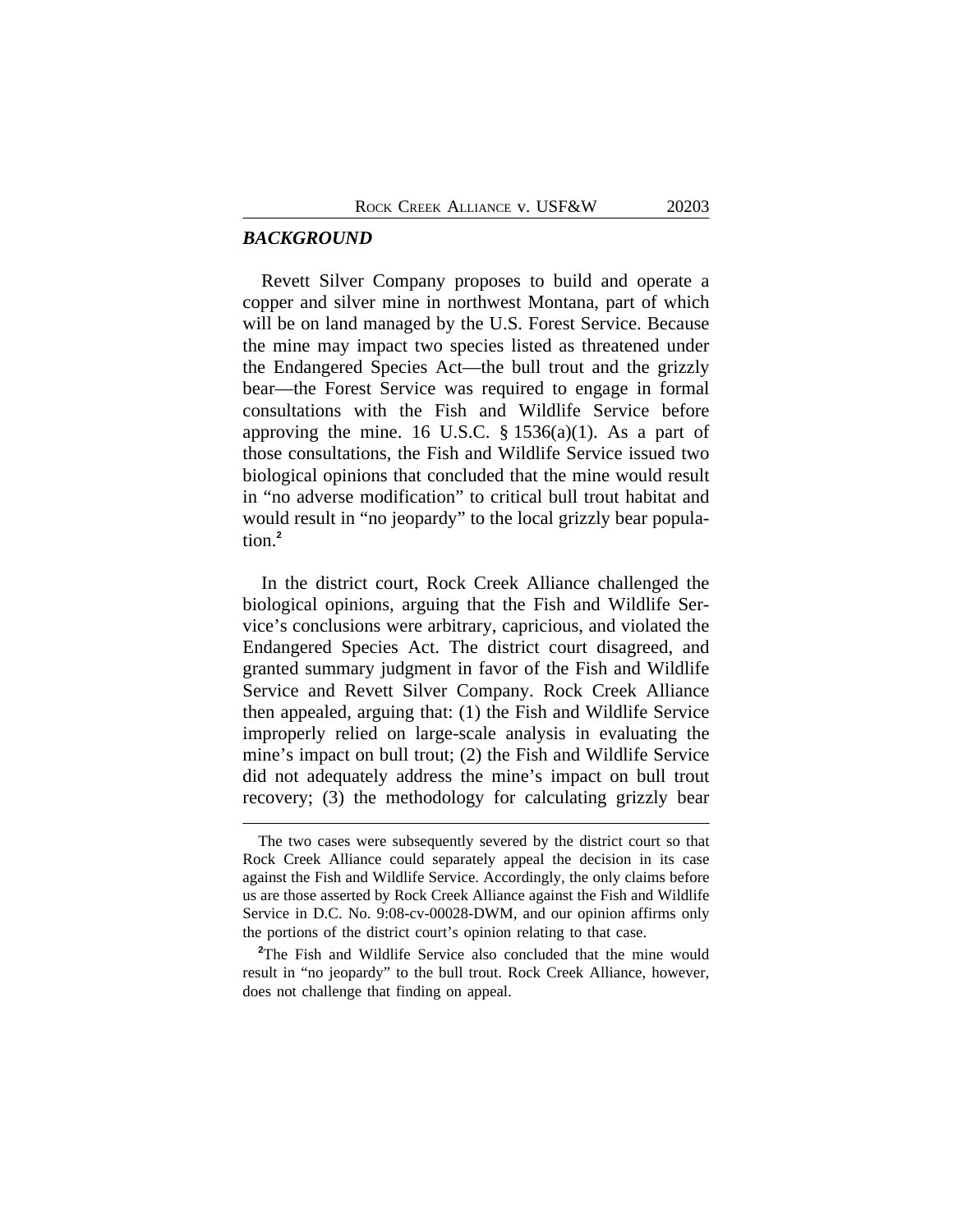mitigation habitat was flawed; and (4) the grizzly bear habitat mitigation plan was unreasonably speculative.

### *DISCUSSION*

We review the district court's "grant of summary judgment" de novo, reviewing directly the [Fish and Wildlife Service's] action under the Administrative Procedure Act [("APA")] . . . ." *Ariz. Cattle Growers' Ass'n v. Salazar*, 606 F.3d 1160, 1163 (9th Cir. 2010). Under the APA, we must set aside an agency's decision if it is "arbitrary, capricious, an abuse of discretion, or otherwise not in accordance with law." 5 U.S.C.  $$706(2)(A).$ 

We now address each of Rock Creek Alliance's four arguments.

**[1]** (1) The Fish and Wildlife Service did not err by conducting a large-scale analysis and by relying on the relative size of Rock Creek critical habitat to evaluate the mine's impact on the bull trout. The Fish and Wildlife Service properly compared the relative size of the impacted 2.88 stream miles of Rock Creek to the overall size of the Lower Clark Fork Core Area critical habitat—135 stream miles—to determine that the bull trout's critical habitat would not be adversely modified. The Fish and Wildlife Service examined in detail the proposed mine's impact on each of the critical habitat elements in the local Rock Creek environment: water temperature, substrate composition (specifically, increased sediment load), migratory corridors, channel stability, and cover. The Fish and Wildlife Service ultimately concluded that "[a]ll [critical habitat] elements in Rock Creek are expected to remain functional, albeit at a lower [functional] level," and the most significant impacts would only be temporary, lasting five to seven years. Thus, the Fish and Wildlife Service's conclusion was not based solely on the scale of the impact, but also on the duration and the level by which the habitat's functionality would be diminished.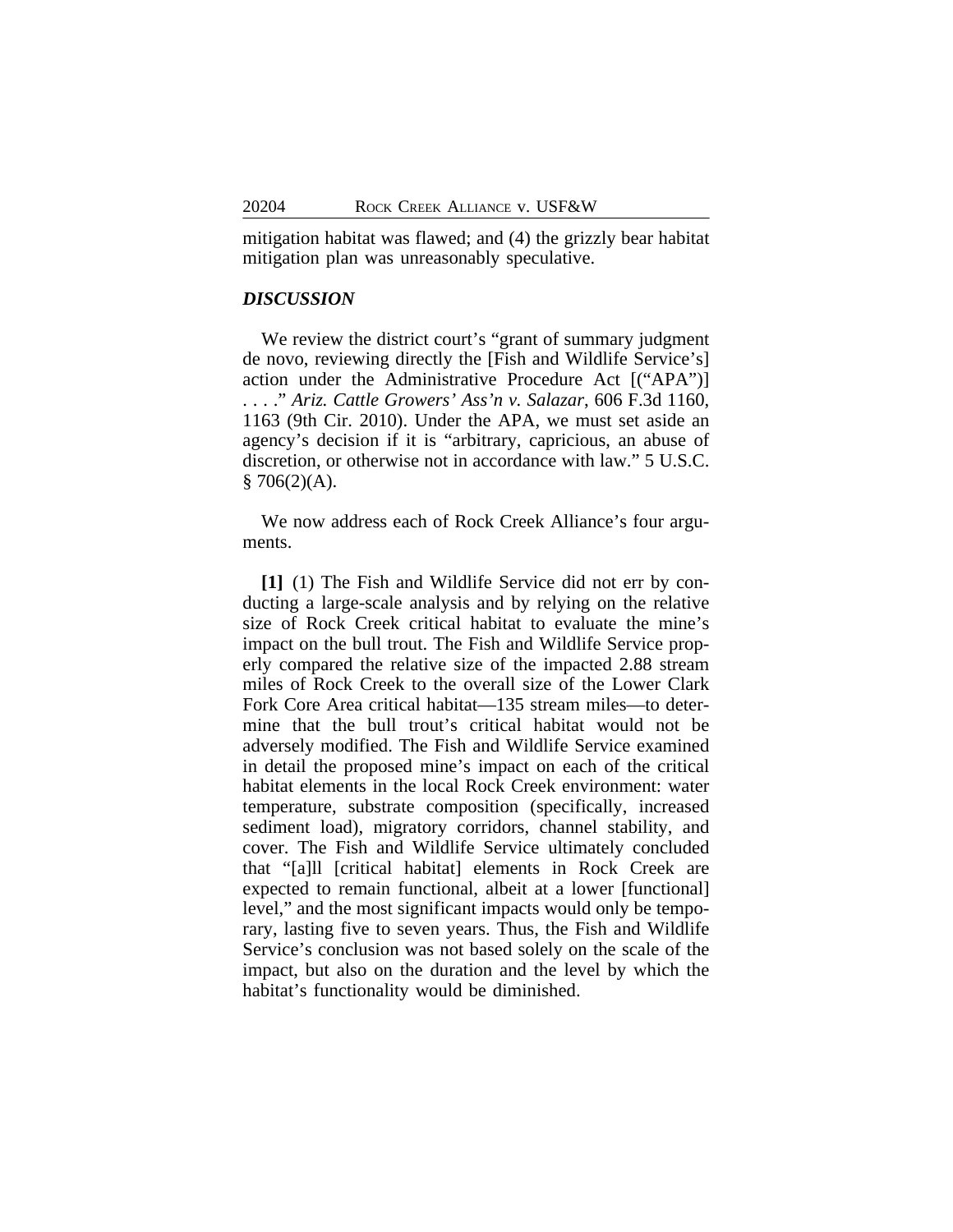**[2]** Moreover, the Fish and Wildlife Service's actions were reasonable under our decision in *Gifford Pinchot Task Force v. U.S. Fish and Wildlife Service*, 378 F.3d 1059, 1075 (9th Cir. 2004). The agency did not attempt to hide the local impacts of the action, but considered them in detail. *Contra Fed'n of Fisherman's Ass'ns v. Nat'l Marine Fisheries Serv.*, 265 F.3d 1028, 1035-37 (9th Cir. 2001) (finding that the National Marine Fisheries Service did not appropriately evaluate the localized impact of the project in issuing their "no jeopardy" opinion). Because there is no evidence in the record that the Fish and Wildlife Service masked "some localized risk . . . by [the] use of large scale analysis," we should "not second-guess" the Fish & Wildlife Service's conclusion that the mine would not adversely affect the critical habitat. *Gifford Pinchot,* 378 F.3d at 1075.

**[3]** (2) The Fish and Wildlife Service did not fail to consider the mine's impact on bull trout recovery. The Fish and Wildlife Service explicitly addressed bull trout recovery, concluding that, "[a]t most, the *rate of recovery* of the core area population may slow slightly, if at all, assuming fish passage at the dams and habitat restoration continues and is successful." The Fish and Wildlife Service also noted that "there may be a slight slowing in the *rate of recovery* for the core area population because of the slight loss in recruitment potential, but if current efforts to *recover* [migratory bull trout] . . . continue to be successful and overshadow the potential loss, the *recovery rate* of the core area may not be affected."

**[4]** The Fish and Wildlife Service did not, however, address the bull trout recovery issue in separate, distinct sections of the biological opinion, as was contemplated by a 2006 guidance memorandum from the Director of the Fish and Wildlife Service. But the "[Fish and Wildlife Service] must be presumed to have followed the adverse modification regulation," and to have properly considered the mine's impact on critical bull trout recovery, "unless rebutted by evidence in the record" to the contrary. *Gifford Pinchot,* 378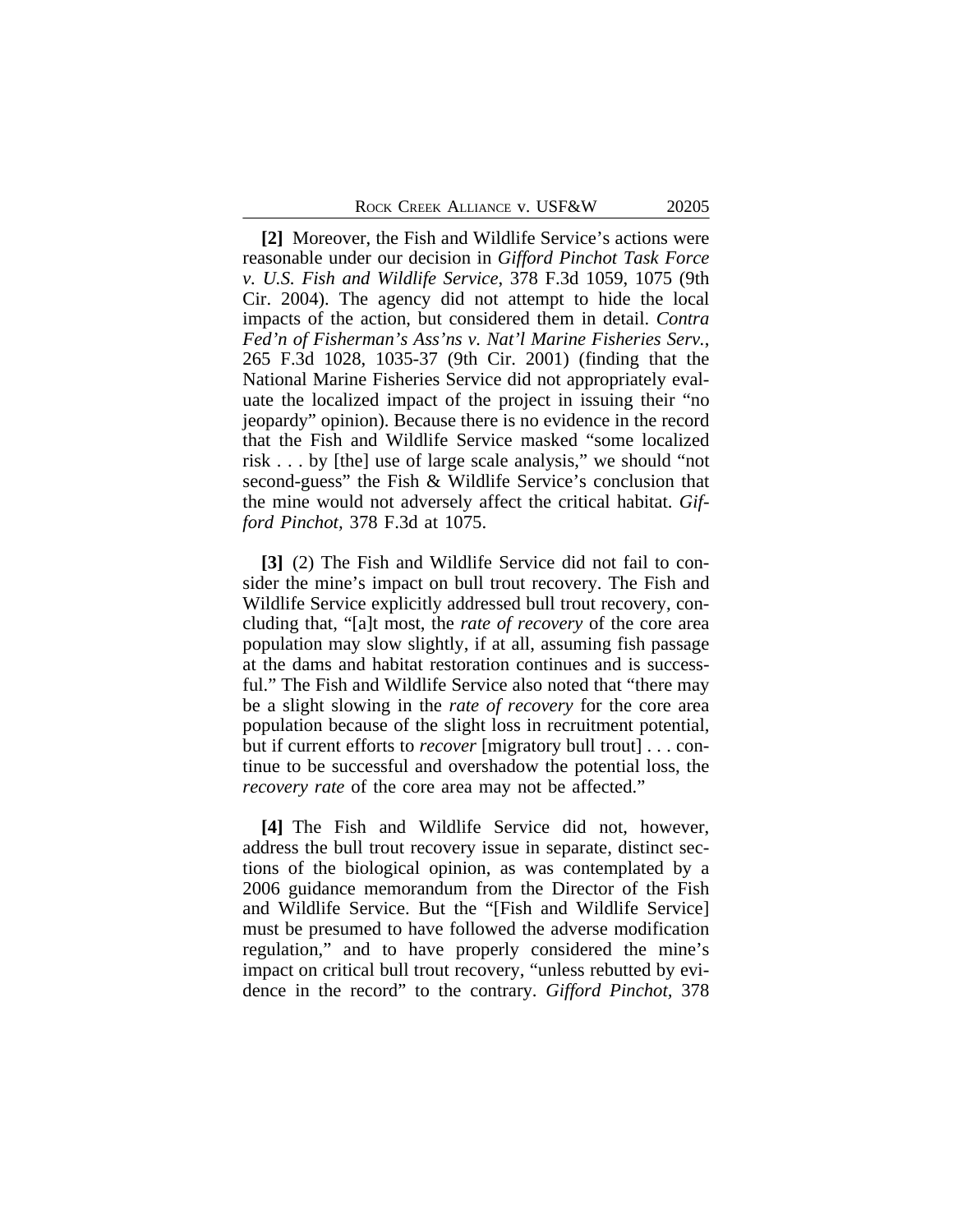F.3d at 1071-72 ("[W]e afford the agency a presumption of regularity."). A fair reading of the Fish and Wildlife Service's biological opinion, coupled with the deference due to the agency, leads to the conclusion that the Fish and Wildlife Service adequately considered the impact that the mine could have on the habitat's value for bull trout recovery.

**[5]** (3) The Fish and Wildlife Service's methodology for calculating the necessary amount of grizzly bear mitigation habitat was not flawed merely because the Fish and Wildlife Service failed to numerically discount the effectiveness of proposed mitigation parcels because they are already impacted by existing development. The Fish and Wildlife Service expressly acknowledged the limitations created by existing development on proposed mitigation land. Moreover, the Endangered Species Act does not require that the Fish and Wildlife Service replace impacted habitat on an acre for acre basis, and the Fish and Wildlife Service did not rely on an acre for acre replacement in making its "no jeopardy" conclusion. To the contrary, the required mitigation plan for the mine is multi-faceted and includes not only Revett Silver Company's required acquisition of mitigation land parcels, but also management of road and trail access into bear habitat, management of attractants, information and education programs, increased law enforcement, funding for enhanced monitoring and research, measures to reduce habitat fragmentation, and the introduction to the area of six female grizzly bears.

The Fish and Wildlife Service concluded that the extensive package of mitigation measures supported a finding that the proposed mine posed "no jeopardy" to the grizzly bears because "collectively, the measures would reduce, remove or more than offset the potential adverse effects of the proposed action." The mitigation plan was so robust that the Fish and Wildlife Service concluded it "would in fact improve conditions over the long-term over the existing conditions, ulti